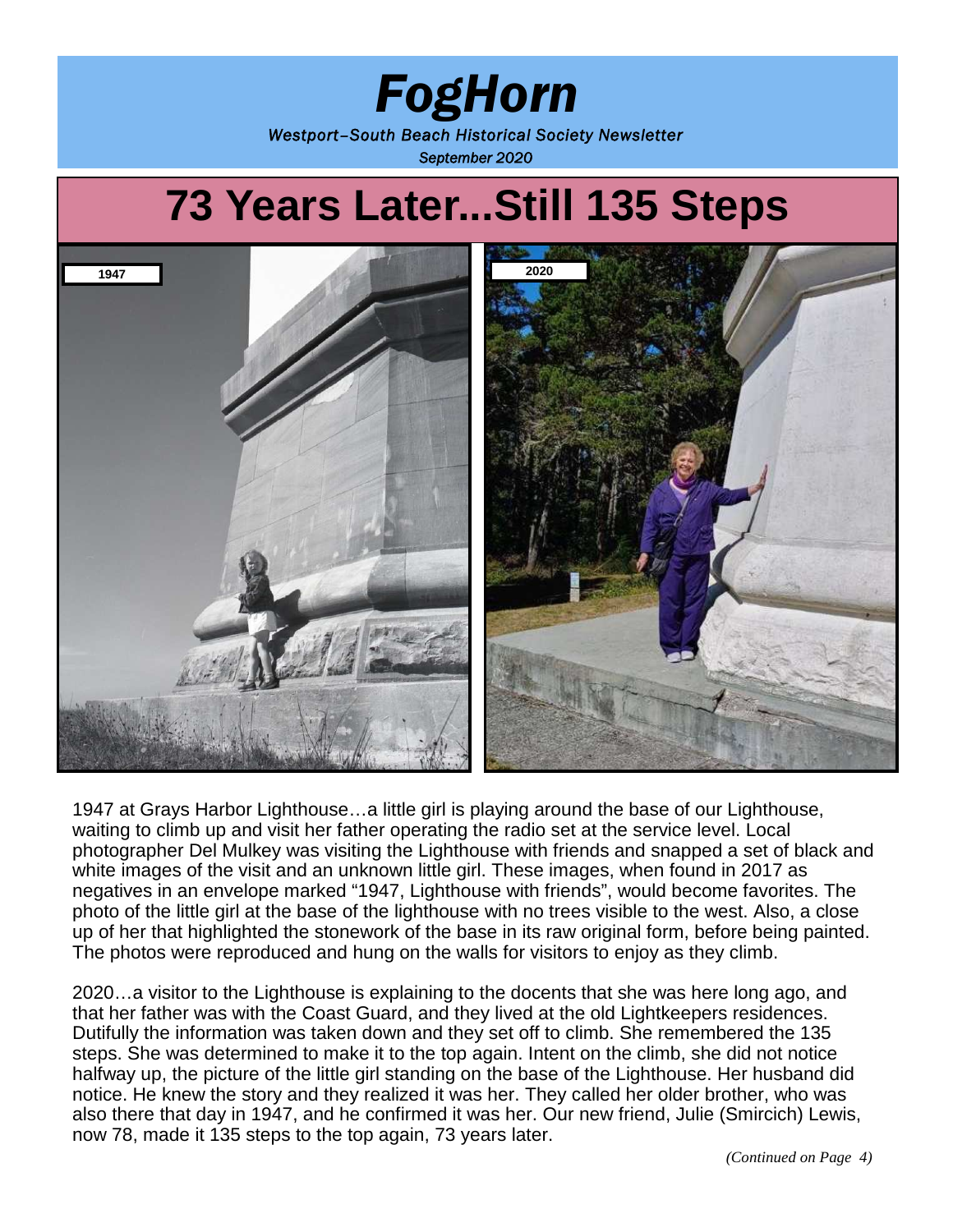# *Page 2 FogHorn September 2020*

**WESTPORT-SOUTH BEACH HISTORICAL SOCIETY 2020 BOARD OF TRUSTEES**

**President** Pete Eberle Term Jan 2019 - Dec 2021

**Vice President** Evelyn Robinson Term Jan 2019 - Dec 2021

**Secretary** Bobbi Willard Term Jan 2020 - Dec 2022

**Treasurer Sherrie Williams** Term Jan 2018 - Dec 2020

**Board Position I** Winnie Cragg Term Jan 2020 - Dec 2022

Board Position II Nicki Kollar Term Jan 2018 - Dec 2020

Board Position III Kimmi Kerns Term Jan 2018 - Dec 2020

**Executive Director John Shaw johnshaw98520@gmail.com**

**Education/Operations Manager Julie Smith** Julie.Smith.wsbhs@gmail.com

### *The FogHorn is a publication of the Westport-South Beach Historical Society*

Editor: Kimmi Kerns

PO Box 1074 Westport, WA 98595 (360) 268-0078

www.wsbhs.org

on Face Book @ Westport-South-Beach-Historical-Society

### Message from your President - Pete Eberle



As we come to the end of our summer season, we want to thank all our employees, work campers and volunteers for all the hard work they have put in to make opening to the public possible. They have all done a wonderful job of adapting to the new normal in a difficult world. They have put themselves at risk to serve the public by keeping our great venues open.

With COVID-19 being the new normal, we are learning the hard truth of safely navigating life in today's world. The board held a meeting this last week and discussed our Election process and holding of events. Current rules that state "no more than 5 persons can be at a meeting" will keep us from holding our

annual meeting. And with a spike in COVID-19 cases in Westport, we have decided to cancel this year's annual meeting to keep everyone safe. Since our bylaws specify that we hold our board member elections at the annual meeting, we will not be holding an election this year. Our Treasurer, Sherrie Williams, has agreed to serve another term, so we expect to reappoint her for one year or until we can elect her properly at the next annual meeting.

We have two members who are ending their service to pursue new endeavors away from Westport. We give a hearty thank you to former President and board member Kimmi Kerns for all she has done for the Historical Society and Westport by serving on the Lodging Tax Advisory Committee for the City of Westport. She has also faithfully published this quarterly newsletter, the *Foghorn*, for most of her time here and another hearty thanks to her for that.

Nicki Kollar has also been a multi term board member who has brought a lot to the organization, particularly helping to keep the gift shops up to speed. We wish her well in her new home closer to her family in the Seattle area and whatever endeavors she takes on.

We hope to have at least two possible Board members to interview at a future Board meeting. We expect to appoint them to the upcoming vacant seats at our December meeting. When the COVID-19 pandemic recedes next year and restrictions on public meetings are eased, we will hold elections to officially install them for their full terms. This is important to keep our election process and terms in the current 3 year rotation.

Our Executive Director, John Shaw, has been working with the City of Westport on a new 20-year lease of the Museum buildings and continuing monetary support to help keep us running for the foreseeable future. This is important to us in our negotiations with the Coast Guard to renew the loan of the Destruction Island Lens which is on display in the Lens Building. A big thank you to John Shaw who has been working to push these issues forward.

In closing, I want to give my thanks to all those who have visited us this summer and supported us.

Take Care and Stay Safe.

# **A Big "Thank You" to Humanities Washington**



In May, Julie Smith applied for the CARES act Humanities Relief Grant, requesting the \$5,000 maximum amount of the grant and we were granted the full \$5,000! This grant is to be used for payroll, payroll taxes and utilities

between May and October. Thank you Humanities, Washington ! And thank you, Julie, for your dedication and resourcefulness !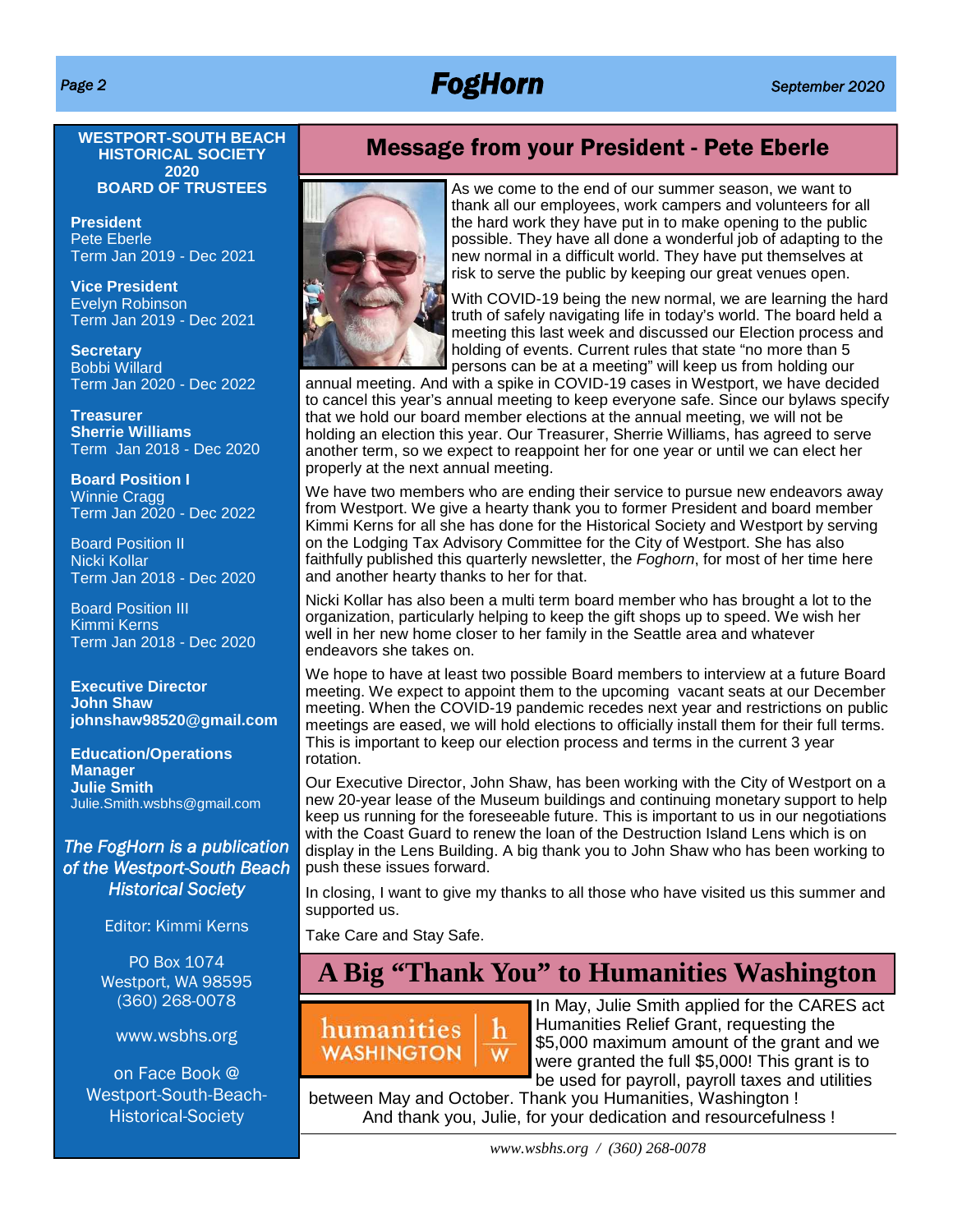# **PLEASE support our local businesses who support US by their membership and/or donations They need your support NOW more than ever !!**

Aloha Alabama Basket House Gift Shop Brumfield Construction Chateau Westport Englund Marine Supply First Interstate Bank Gold Rush Charters Grayland Hardware

Harbor Marine Supply Havenwyld Ceramics Holiday Motel Hungry Whale Lost River Photography Merino's Seafood Merrill Photography Security State Bank

Shoalwater Bay Casino **Stitches** Vacations by the Sea **WEfish** Westport Inn Westport, LLC Westport LH Writers Retreat Windermere-Westport

**Due to Governor Inslee's COVID-19 'Stay Safe, Stay Healthy' Restrictions most events have been cancelled. Please check our website and Facebook page periodically for event announcements.**

11111111111111111111111111111

### **Westport South Beach Historical Society**

## **2020 AUTUMN Calendar of Events**

### **TBD means 'To Be Determined' - Check our website and Facebook Page**

### September:

- 23rd Annual 30 Miles of Junque COVID-19 cancelled
- 
- $\cdot$  Reach the Beach Washington

### October:

- Annual WSBHS Meeting & Party
- 27th Annual Cranberry Festival COVID-19 cancelled
- **Halloween Haunted Lighthouse COVID-19 cancelled**

### November:

### December:

- 
- 

48th Operation Shore Patrol Beach Clean-up Saturday, September 19th<br>Reach the Beach - Washington COVID-19 cancelled

### **COVID-19 cancelled - see page 4**

Thanksgiving Day Thursday, November 26th

Santa by the Sea Saturday, December 5th - TBD<br> **WSBHS Holiday Party** Saturday, December 11th - TBD<br>
Saturday, December 11th - TBD **WSBHS Holiday Party Friday, December 11th - TBD**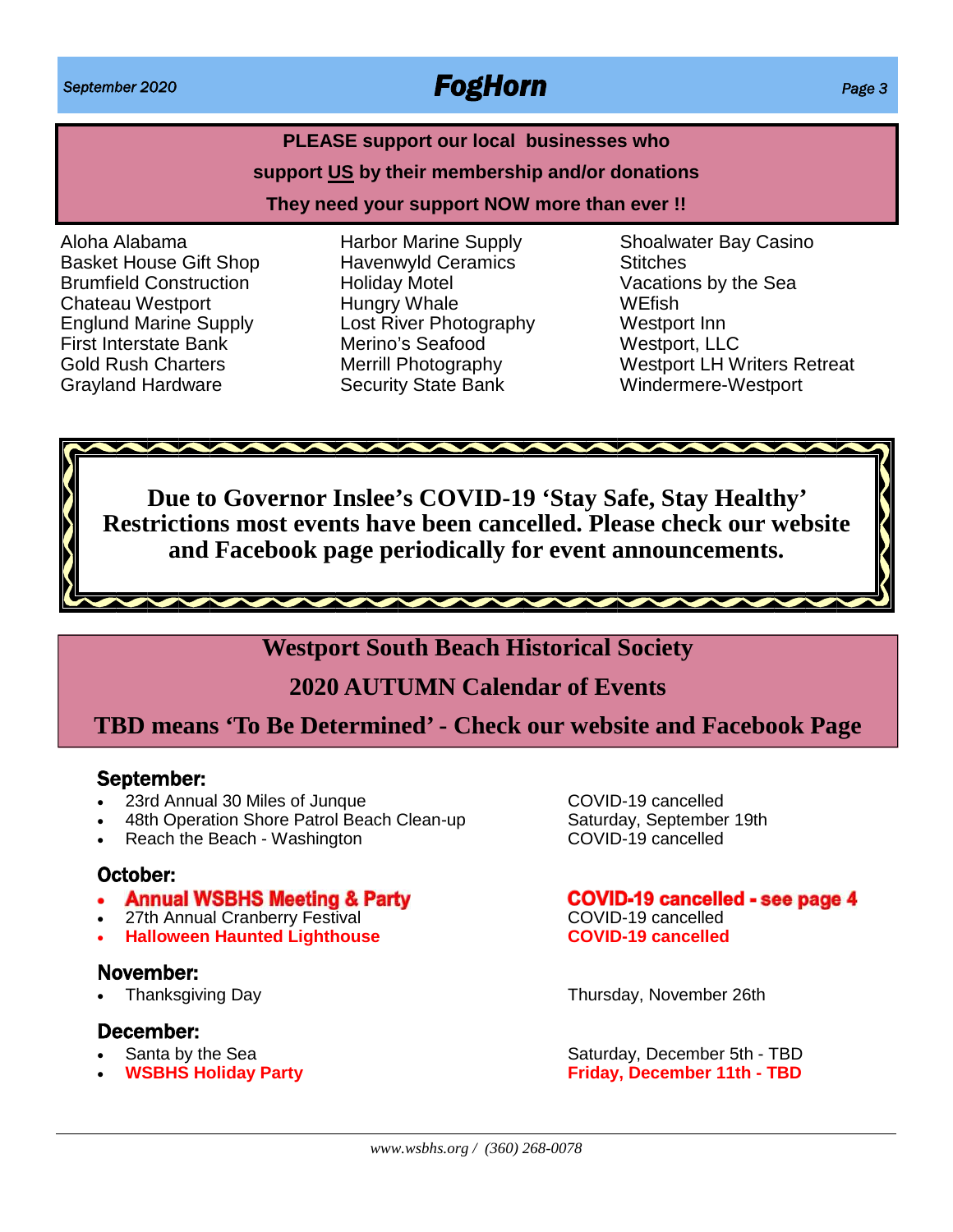# *Page 4 FogHorn September 2020*

# **ED's Corner (73 Years Later…) (Continued from front)** *by John Shaw*

It is always great fun to make connections and add to our story, and as it turns out, Julie's connection touches on several areas of interest to the Society. Her father, Julius Smircich, enlisted in the Coast Guard in 1936 as a Surfman and later became an engineer. He was involved in setting up the new signal and electronics in Willapa after the loss of the original Lighthouse in December 1940. The family lived in North Cove and Westport at the Lightkeepers residences. Her father was involved in wartime operation of the Lighthouse and the radio station. We are looking forward to digging in a bit deeper with Julie and her brother and to what details we may add to the archives.



# **October Annual Membership Meeting Cancelled**

Due to continuing COVID-19 gathering restrictions, your Board of Trustees has made the difficult decision to cancel our October Annual membership meeting. There are two open Board positions expiring at the end of the year and normally we would have had elections at the annual meeting. However, this year has been anything but normal, so the Board of Trustees is being flexible with the times. Since voting by mail or email is not feasible for us, the Board has decided to appoint people in those open positions, as per our by-laws, until those individuals can be affirmed at our next Annual meeting. Anyone wanting to serve on the board should contact Pete Eberle at mtcphe@msn.com or (425) 226-9946.

The only qualification for a Trustee is that you are a current member of the society and have been so for at least 6 months. The Board will interview prospective Board Trustees and appoint them at the November/December Board meeting.

### **2020 Glass Floats Season Ending Soon**



Our Glass Float 'Wranglers' will be putting out the last of the 2020 floats for this year thru mid-October. There is still time to participate in the raffle drawings for premium floats, which will be weekly, starting September 25th thru October 30th.

If you find a float, please share via social media (#wildfloats2020 or #experiencewestport) or report it to the Museum to be entered in the raffle drawing, and encourage others to do the same.

Remember to be safe out there and be aware of the wind and tides and practice social distancing.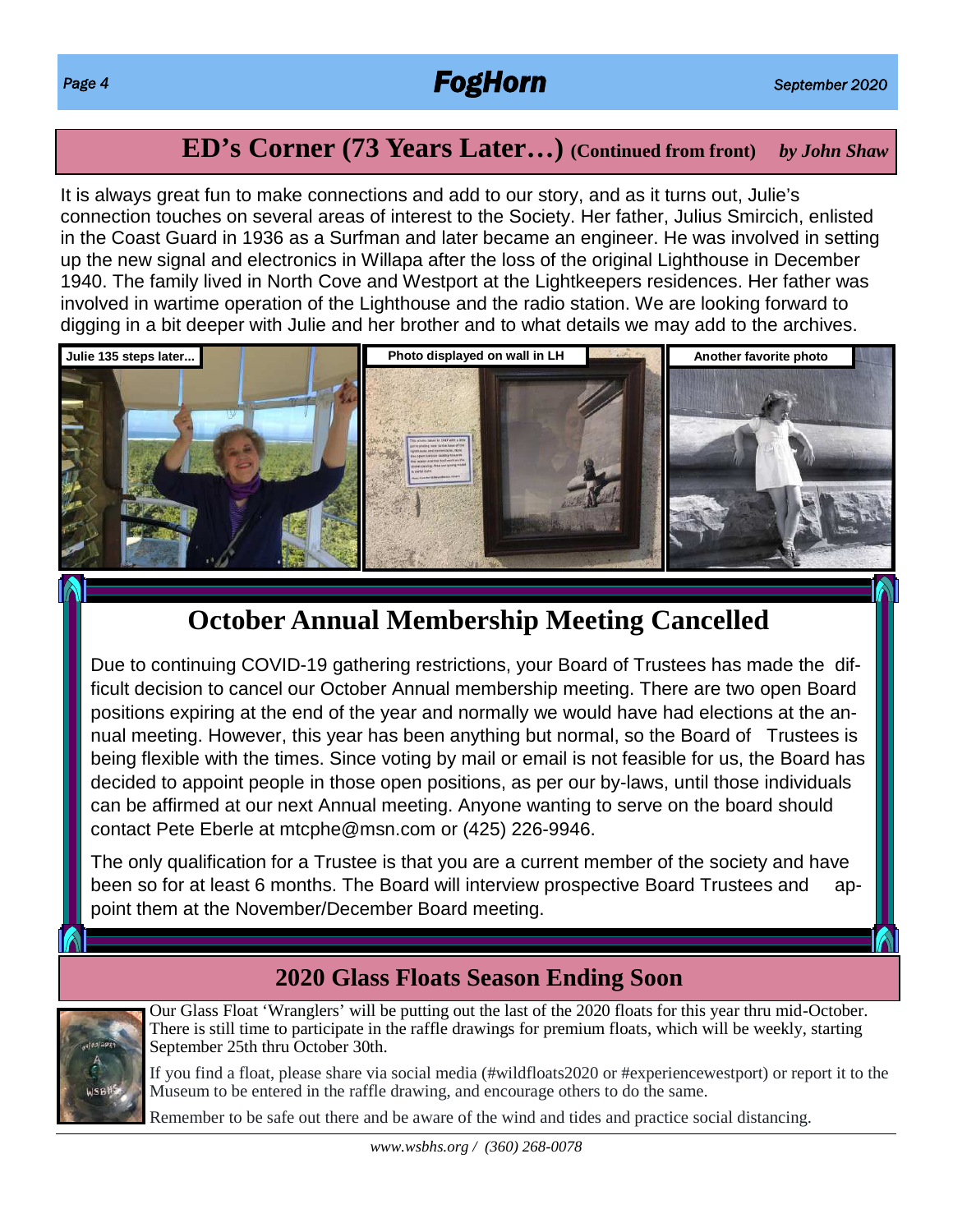# **Lighthouse Inspection with a big Zoom Boom** *by Pete Eberle*



At the end of July, we were able to secure the use of a 105-foot-reach man lift. This allowed us to go up higher on the lighthouse than we ever have and get close up views of its condition and document it. That morning, I had the privilege to ride in the man lift with Lowell Deaton at the controls. Thank goodness Lowell has nerves of steel - we had a smooth ride with no incidents. At full extension, the slightest mistake on handling controls can lead to violent death, injury or severe damage to the machine and lighthouse.

What we were there to look at was the condition of architectural details of construction and overall Lighthouse condition. We got closer looks at some of the rust and freeze damage that plagues some of the architectural supports and details. We were also able to get a personal bird's eye view of the vent ball and its condition. This was one of the bright spots as we were able to see that the vents were not plugged as some of us had assumed. This is good news. The bad news is that many of the details of the lighthouse are quickly disappearing due to the objects rusting away.

We also got a good look at how the storm windows were installed from the outside. This will help us decide how to best remove them for

restoration in the future. Lowell, with his dedicated crew made up of his sons Josh and Kyle, were able to clean all the outside windows which really improves the view. Up to now we have never been able to clean these windows from the outside. They were also able to experiment with methods of treating some of the rust and color matching the paint.



A 'bird's eye' view of things





Rust damage on Bracket. Note crack, probably due to freeze jacking.



Remnants of a ladder rung above the lens room windows. These were used to support a portable ladder for window cleaning.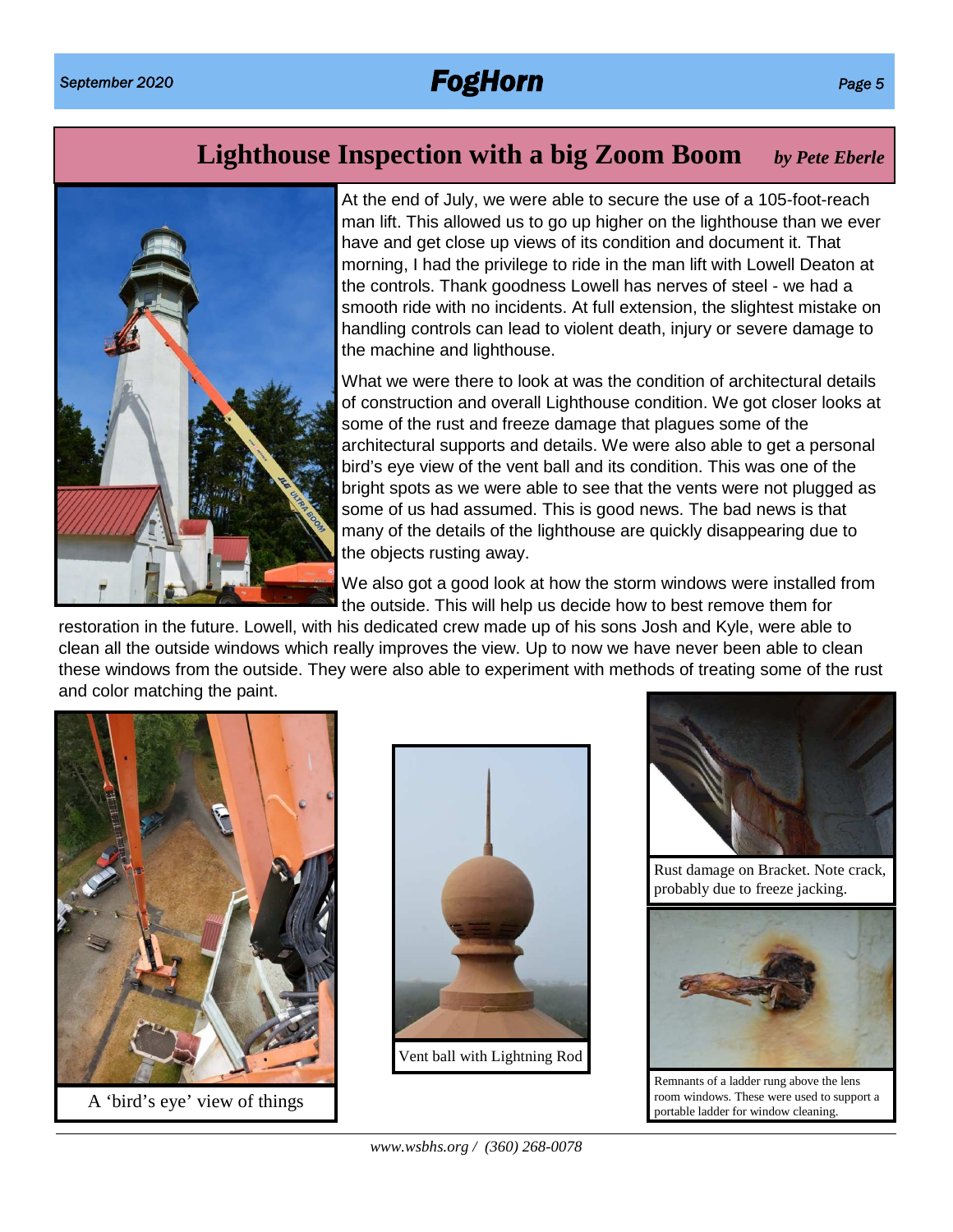# *Page 6 FogHorn September 2020*

# **Our South Jetty, the Short Version...** *by John Shaw*



### **DATUMS**

### **The Original Jetty**

On June 3rd, 1896, Congress passed the Rivers and Harbors Act that authorized the construction of the south jetty at what at the time, was charted by the geodetic survey as "Point Chehalis or Hansen". The purpose of the construction was to create a channelized flow on the outgoing tide that would maintain a channel depth of 24 feet over the bar without dredging that would facilitate shipping in Grays Harbor. Rock and steam engines were hauled in on barges that could carry 1,500 tons to a wharf at what is commonly referred to as "Rocky Point". The wharf sported 5 derricks with engine houses, housing for 3 locomotives, boiler room, water tank, carpenter shop, blacksmith shop and an inclined ramp. The derricks moved the rocks from the barge to the railcars and they began their journey to the sea. Construction was started in 1896 and completed in 1902. This jetty was 13,374 feet in length, of which 11,950 feet extended seaward from the high-water mark at the time. The average grade was 8 feet above MLLW\*\*(see note below). Most likely, because of the new jetty's effect on the longshore current, Point Chehalis/Hanson "grew" as much as 3,000 feet to the west between 1898 and 1904, mainly near the south side of the jetty. Even with the current erosion and fill near the restrooms at the jetty, it is interesting to note that the shore is still to the west of its position in 1898.

The Rivers and Harbors Acts of March 2, 1907 and June 25, 1910 authorized the Construction of the north jetty and construction continued between 1907 and 1913. In its original form, it was 16,00 feet long and about 5 feet above MLLW. By 1916 it was rebuilt to 8 feet above MLLW and lengthened to 17,204 feet. By 1926 the channel required almost continuous dredging to maintain the 24-foot target. After each construction, both jetties would begin to sink or "subside". Imagine standing in the outgoing surf. Think of the way that the retreating wave might take sand from under your feet and your feet would seem to "sink" into the sand. This is what happened to the jetty, particularly on the north side where the encroaching channel undercut it in places, causing a steep slope. This progressive deterioration would require major "rebuilds" of the jetties over years.

### **1910-1920**

During this decade, construction of the north jetty continued between 1907 and 1913. The new "rebuild" of the north jetty in 1916 caused the channel that had developed next to the south jetty to shoal up and the new channel formed was wider, deeper and further north. This situation did not last long and dredging to maintain the channel was started again in 1916 and was required with increasing frequency as the new jetties deteriorated. Changes in the longshore current caused growth of Point Brown to the north and sand began to build up rapidly at the southern side of the south jetty.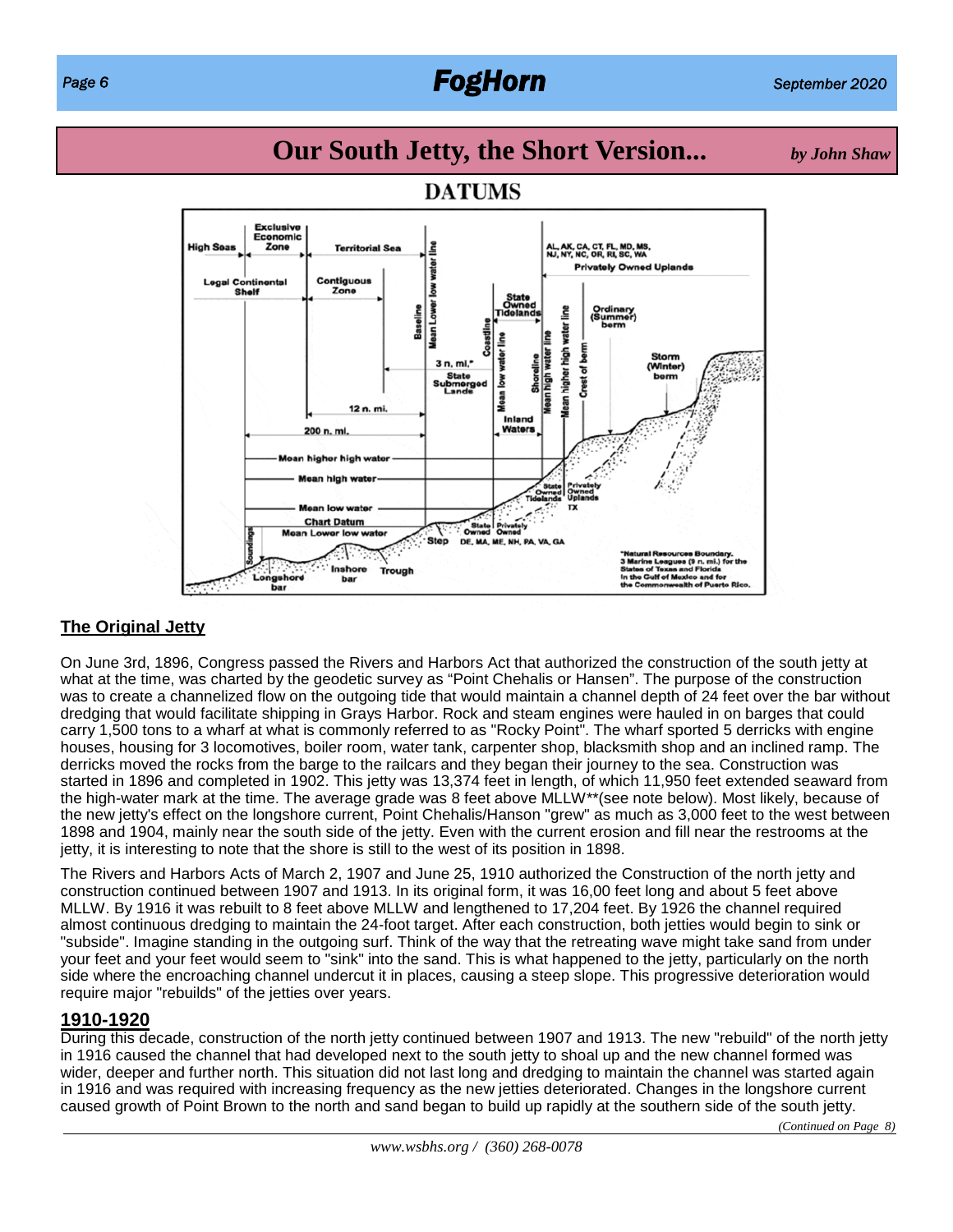### **Washington State Parks Enters Initial Agreement on the Proposed Golf Course** *by John Shaw*



At a recent zoom meeting with the local "Thirsty Thursday" discussion group, State Parks Planner, Laura Moxham, spoke, answered questions, and gave an update on the Parks RCA (Recreational Concession Area) process involving Westport Light State Parks. "Thirsty Thursday" is a casual group of interested Westport citizens who meet via Zoom to discuss local issues and to socialize in a responsible manner during COVID-19.

The group took the opportunity to ask questions regarding the recently completed Memorandum of Agreement (MOA) between the Parks and Westport Golf LLC. Laura also gave some background on the overall process that began in 2015 with establishment of the Parks recreational concession concept along with details of Parks acquiring the additional land adjacent to the existing Park and its designation and an eligible RCA location. The details are hosted at:

### **https://parks.state.wa.us/1161/Westport-Light-Recreation-Concession-Are**

Laura explained that the MOA outlines the relationship, responsibilities and process between the vendor and Parks and sets the next sets of milestones in the planning process. That work will include the following:

- 1. Hydrological Study
- 2. Wetland Delineation
- 3. Vegetation Survey
- 4. Habitat Assessment/Wildlife Assessment
- 5. Coastal Study
- 6. Cultural Resources study
- 7. Habitat Opportunities and Constraints Analysis
- 8. Market Analysis

Westport Golf, Inc. and DMK Architects spoke at the meeting hosted at McCausland Hall in October 2019, to provide perspective on their proposal at Westport Light State.

Laura suggested that those interested can take a look at the public meeting which was recorded by the Westport South Beach Historical Society and posted on our YouTube page here:

### **https://www.youtube.com/channel/UCAwrWwmG0XgvH5q03upD2ow**

"Thirst Thursday" member Joni Rogers commented: "We were all blown away by Laura's grasp on the many facets of the development of this park. This place means the world to us. We truly appreciate that she understands our personal stake in the decisions being made."

### **Volunteers Needed for the** *FOGHORN*

Do you have ideas for articles in the *Foghorn*? Do you like to write? Do you like to do research? Are you able to navigate Microsoft Publisher or another similar publishing program? Can't watchstand or want to be out with the general public, but would like to contribute to the Society from home? Then we could use your help in the quarterly production of this Newsletter! Please contact the Museum. Thank you !!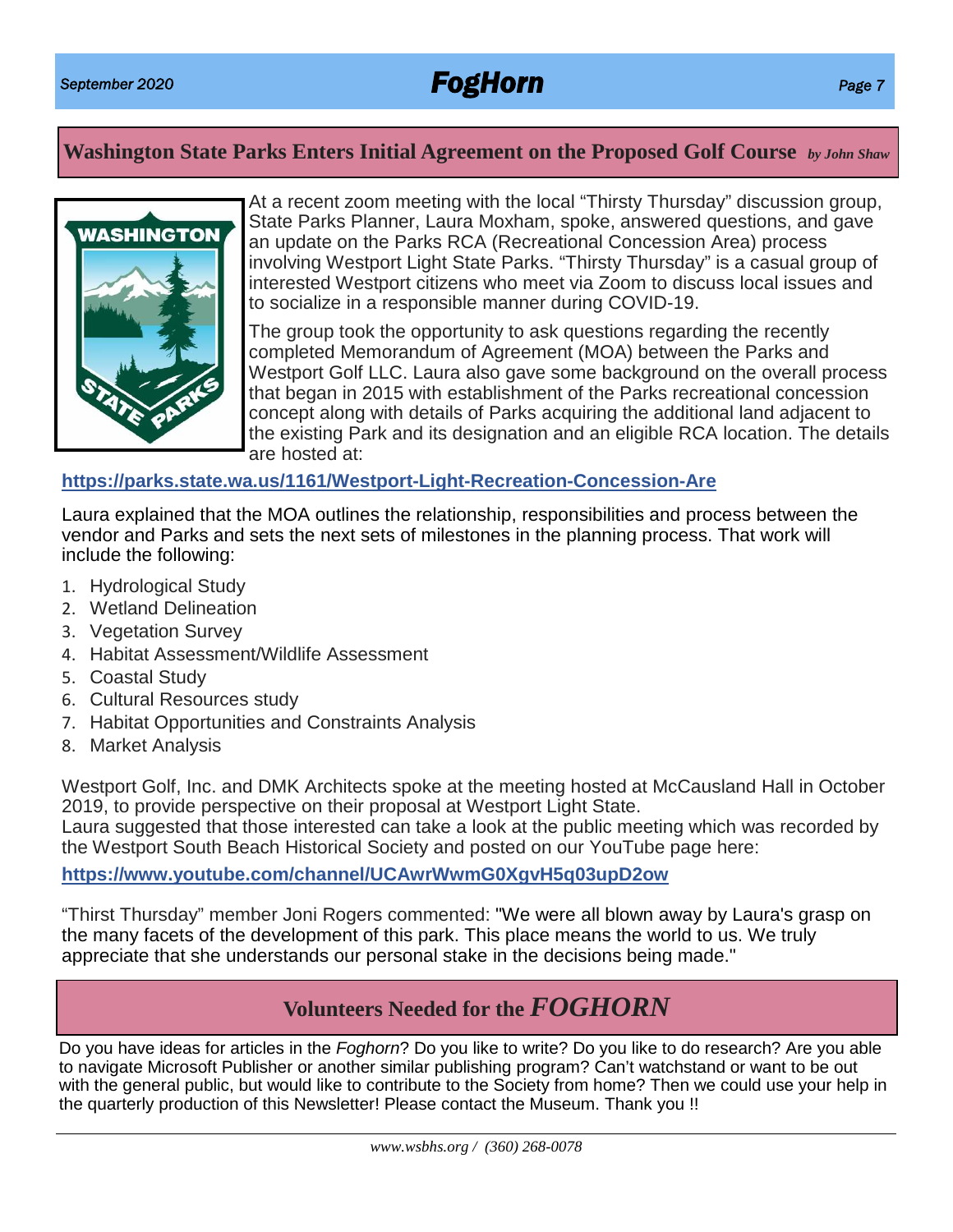# *Page 8 FogHorn September 2020*

# **Our South Jetty, the Short Version... (continued from page 6)**



### **1930-1940 The "Second" Jetty**

By 1933, the seaward end of the south jetty had "subsided" or sank 18 feet, to ten feet below MLLW and the shore end had "subsided" 2 feet. Similar, severe "sinking" had occurred at the north jetty, reducing the section exposed to the tides to an average of 1.5 feet. This mandated another "rebuild" of the south jetty between 1935 and 1939 and the north jetty between 1941 and 1942. Both jetties were rebuilt to 20 feet above MLLW. Rock for the south jetty rebuild was landed at "Rocky Point" on a similar wharf to the earlier one, with the rock being hauled in from somewhere near Chehalis. The 1930 's unloading procedure differed from the earlier work in that derricks were not used to unload the rock from the barges. According to eyewitness accounts, the rock was loaded

in rail cars that were simply rolled off the barge. The entire unloading procedure reportedly took less than an hour. Another feature of the 1930 's rail system was a "turntable" for the locomotives which greatly sped the process. The major contractor was Columbia Construction, who in the 1936-37 construction season, laid 1.3 million tons of rock for the South jetty. Techniques that were honed in Grays Harbor were taken the following year to build the new North Jetty on the Columbia river starting at Fort Canby.



This rebuild of Grays Harbors South jetty to the greater height made dredging of the Harbor mouth unnecessary but interrupted the longshore flow of sand to such an extent that severe erosion of Point Chehalis began. To stop this erosion from the point, the jetty was intentionally breached, near the spot of the recently developed channel. The idea was that sand could then pass through and replenish, "nourish", the eroding point. The name "Point Chehalis" replaces "Point Hanson" on the survey chart of 1937. The channel continued to deepen and moves south.

The Port Dock first appears in the 1930 Corp of Engineers survey charts with the Coast Guard pier showing in parallel in the 1938 charts. The new Coast Guard Station, now the Westport Maritime

Station appears after its completion in 1939. The wharf at the end of Pacific Avenue is evident in the Corp charts beginning in 1890 but has effectively become abandoned.

### **1940-1950**

To stop the continued erosion of Point Chehalis, the south jetty was intentionally breached. The plan soon failed as sand from the south filled in the breach. There was also another "rebuild" of the north jetty to 20 feet above MLLW between 1941 and 1942. The 1940's were a time of great change for the beaches, as the "point" (Westhaven fish camp) was eroding, and what we now call "Halfmoon Bay", began to form as result of the earlier breach. Erosion at the tip of the point was happening at a furious pace. As things changed above water, big changes were occurring below the surface, too. 1,800 feet of the south jetty's seaward end were destroyed and the remainder that was exposed to the water subsided as much as 18 feet in some areas. The north jetty fared better but only slightly; 650 feet of the seaward end was destroyed and additional 1,000 feet settled 10 feet.

### **1950- 1960**

Westport was recycling past jetty building process in the early 50's. To stop the rapid erosion of the point, seven groins, three timber breakwaters and a 2, 880-foot revetment were constructed between 1950 and 1957. Rocks from the sections of the old jetty that remained above high-water mark were promptly recycled to build parts of these projects. This time trucks replaced the trains. These projects have worked well to protect the point. The jetties continued to sink and deteriorate. Out of the 11,950 feet of jetty that extended seaward from the late 1930's rebuild of the south jetty, less than 5,000 feet remained at or above grade by the early 1960's,

### **1960 -1970**

The jetties continued to sink, and by 1964, it was "rebuild" time, again. Trucks carried the rock this time and modern machinery muscled the rock into place, This "rebuild" was very successful at creating the channelized flow of water on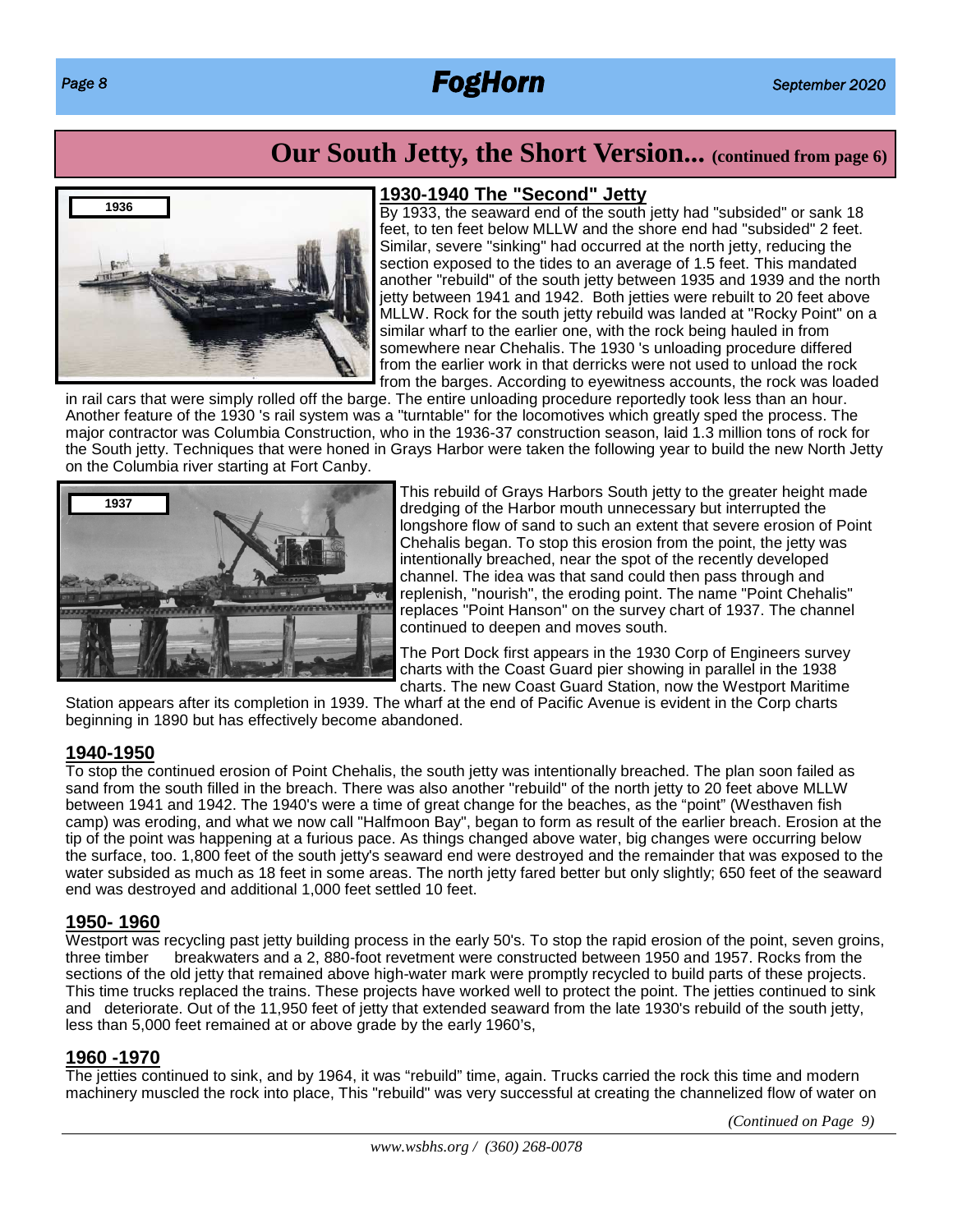# **Ruth McCausland - Gone, But Never to be Forgotten** *by Barb Aue*



On Sunday, September 6, 2020, longtime Seattle, then Tokeland, then Olympia resident, Ruth McCausland, slipped peacefully from this mortal coil at her beloved cottage on Woodard Bay surrounded by family. She was 101.

Ruth and her husband Bob purchased retirement property in Tokeland in 1979 and remained there until moving to Olympia in the spring of 2006. While living on the South Beach, both were extremely active in our South Beach communities, including being founding members of the Westport South Beach Historical Society. Their contributions, both in the form of volunteer efforts and strong continuous financial support, were honored in 2005 with the renaming of the Westport Maritime Museum gatherings and events building to McCausland Hall.

While she is no longer physically with us, Ruth's presence gratefully will always remain in the form of her many published columns, essays and books. They include her benchmark histories of our community, Washington's Westport and They Came By Sea. Additional works inspired by her time in our community include Coastal Washington Shorebirds & Waterbirds and Coastal Washington Backyard Birds.

Ruth's slice-of-life biographical work, Weekenders' Island, chronicles her adventures in the mid-1960s after she and her husband Bob purchased a vacation property on the northwestern tip of Whidbey Island, where Ruth first developed her love of bird watching.

Memorial celebration of Ruth's life will be held following the end of gatherings restrictions due to COVID-19.

So many, many of us will miss your positive spirit, generous heart, wit and wisdom, Ruth.

Fair winds and following seas, my dear friend.



# **Our South Jetty, the Short Version... (continued from page 8)**

the outgoing tides that would scour the navigation channel to the desired depths without dredging.

### **1970 - 1990**

Scientific discussions began that the lowering of the offshore bar had exposed the beaches immediately south of the jetty to heavier wave action. The beaches fronting on Westhaven Park began to erode, narrowing the strip of land between the ocean and Halfmoon Bay. There was uncertainty about whether the 1960's "rebuild" was too successful at creating scouring currents and it was suspected that the littoral currents altered by the construction in such a way that encouraged erosion. It was also suggested that we simply were seeing the result of some natural cycle of building and erosion. Discussion that the dams on the Columbia River were altering the sediment flow that drives the beach building process, began during this time. These questions began to be studied in more depth by a

new host of agencies. The Westhaven Park area suffered a major wash out in 1988 and winter storms during high tides continued to send water into the dockside business district of Westport.

There is more story to come on the jetties….

*\*\*Mean Lower Low Water (MLLW), which is the average height of the lowest tide recorded at a tide station each day during a 19-year recording period, known as the National Tidal Datum Epoch. MLLW is only a mean, so some tidal levels may be negative relative to MLLW; see also mean low water spring. The 19-year recording period is the nearest full year count to the 18.6-year cycle of the lunar node regression, which has an effect on tides.*